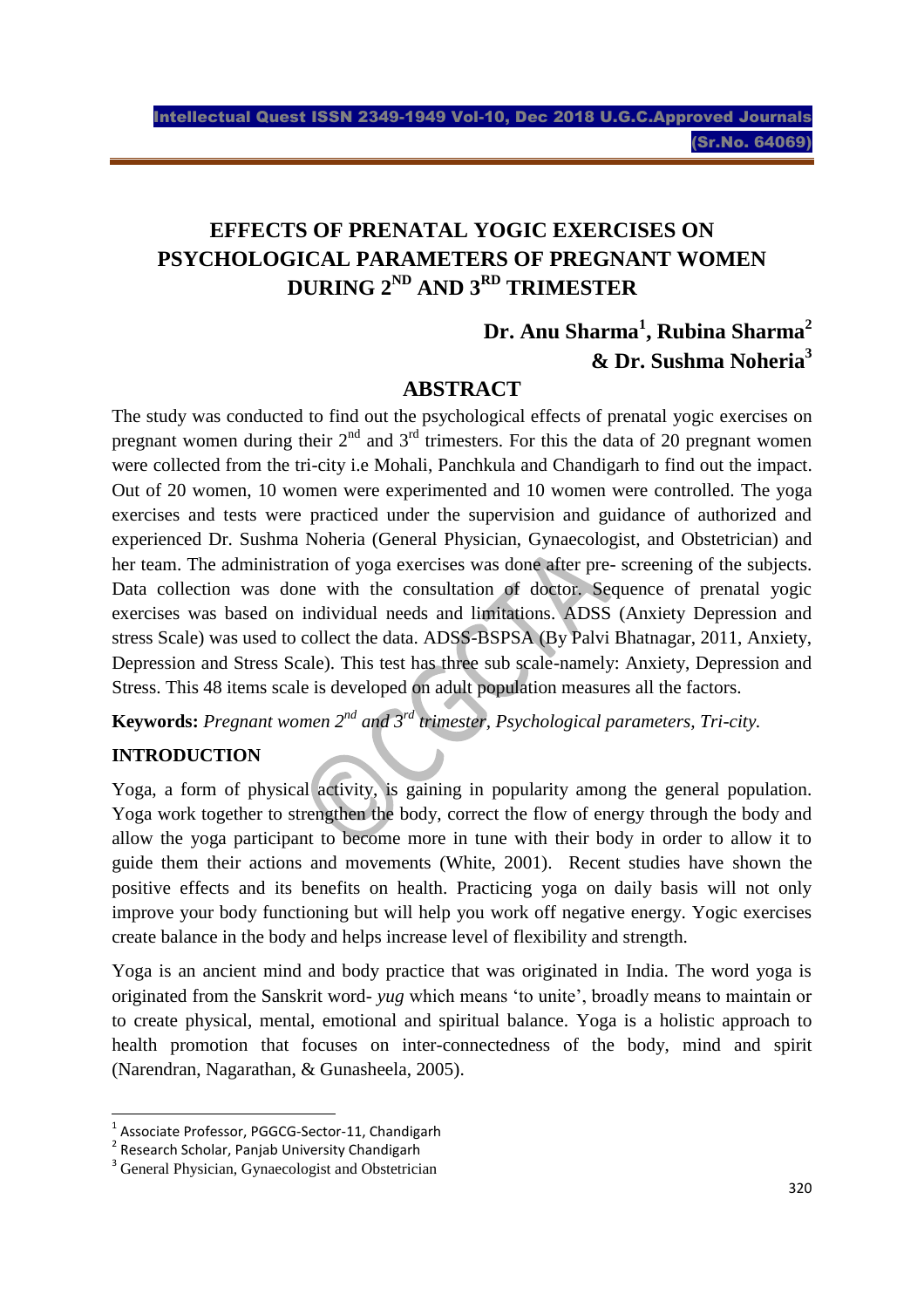Pregnancy is the beginning of new phase of life for a woman. Pregnancy could be a great challenge if a mother is not mentally prepared. Pregnancy is a condition in which women undergo various psychological and physiological changes. The well being and quality of life of mother is curtailing for optimal pregnancy outcomes. Maternal stress, anxiety and depression are associated with the negative consequences with the fetus, which can also affect the child after birth in later life. Negative pregnancy outcomes associated with increased prenatal maternal stress levels include increased risks for spontaneous abortions, prematurity, fetal malformation, asymmetric intrauterine growth restrictions (Satyapriya et al., 2009). Earlier, women during pregnancies used to perform vigorous household activities due to which the rate of normal, painless delivery was very high. Changing trends and living conditions have changed the scenario of women health. Engaging in physical activity was once considered as a risky behaviour. Pregnant women were adhered to perform any kind of physical activity due to the risk of abortion and preterm pregnancy. But fortunately, the attitude towards pregnancy is changing and doctors recommend daily physical activity for a healthy pregnancy and antenatal care. In the past few years, various studies have shown the impact of exercise during pregnancy. Improved mood, relaxation, less stress, and appropriate weight gain are some of the outcomes. Jackson et al. (1995) says that fetal growth Physical exercise may increase fetal growth due to an overall beneficial effect of exercise on the circulatory system, resulting perhaps in a larger placenta. According to Alderman et al. (1998) Exercise also has a hypoglycemic effect which may prevent the development of gestational diabetes in the mother and thereby decrease the prevalence of LGA-babies in exercising mothers.

Yoga during pregnancy can be beneficial if performed properly. It balances the body physically and emotionally. Deep breathing calms the nervous system, which can help digestions to operate properly, increases circulation of blood and enhances the immunity. In 2005 survey, 52% off all obstetric healthcare provider survey reported that they would recommend complementary and alternative medicines, including yoga for pregnancy related back pains (Wang et al., 2005). Prenatal Yoga helps alleviate aches and build strength in legs, back and abdominals to prepare one for giving birth. Yoga during pregnancy eases the labor pain and delivery, with the moves that relax the lower back muscles and uses the gravity as an advantage. Prenatal Yoga is very much safe and beneficial if implemented properly. Difficulty in breathing and discomfort during pregnancy is very much common. Gentle yoga moves, motions and breathing can help relaxing the body. Continues prenatal yoga practice tones the body and increase the flexibility, which is the basic aspect for delivery.

**Lasater (1978)** A pregnant woman can benefit physically from the practice of yoga. The practice of yogic thought explains that each person is a vessel of consciousness through which the life is manifesting- if a woman understands that so much more is occurring inside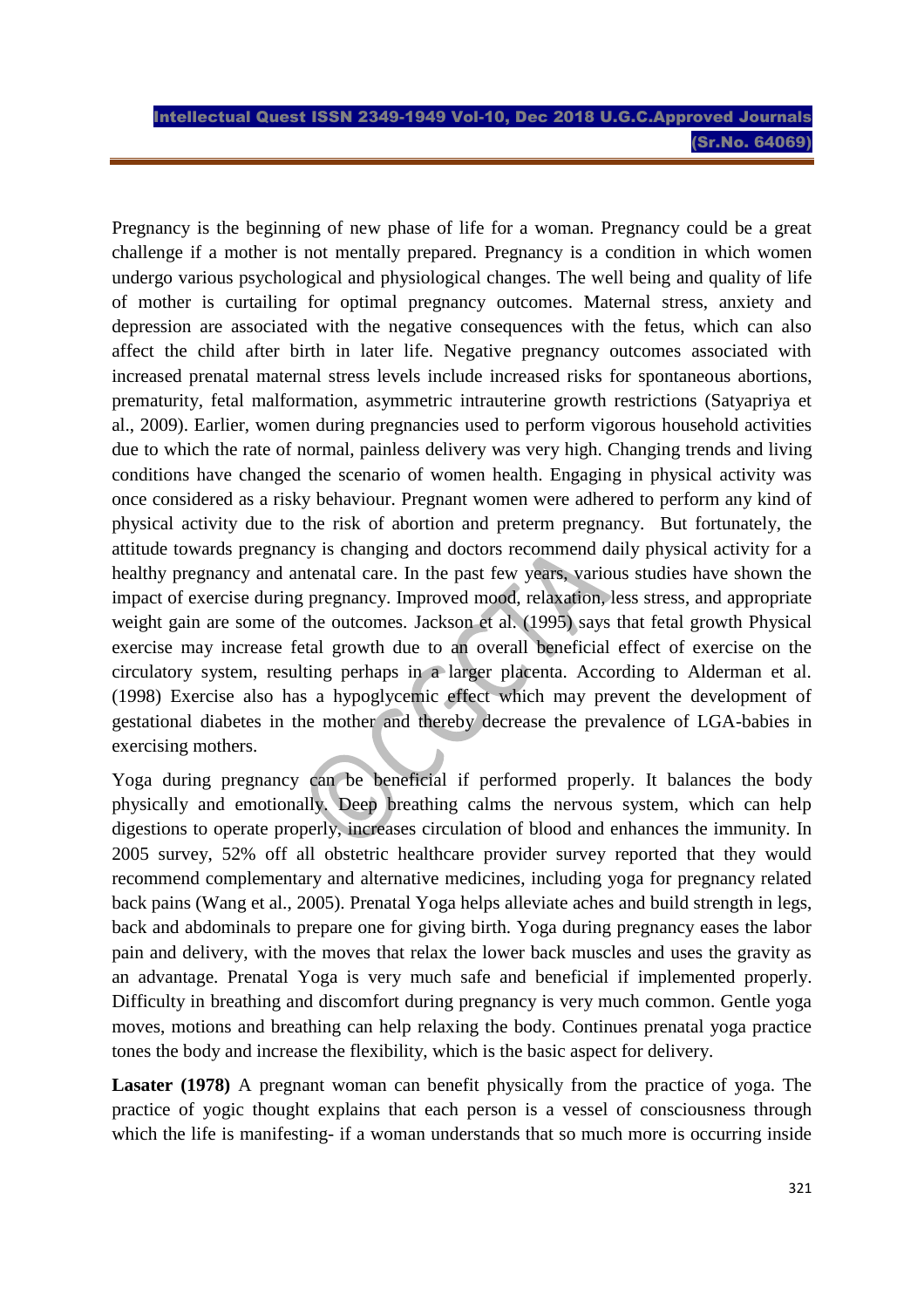her than just the growth of a human being- if she can become sensitive to the fact that another soul is coming through her- a greater peace and joy will pervade her.

**Babbar, et al. (2016)** yoga is a mind body practice that encompasses a system of postures, deep breathing and meditation. A prenatal yoga practice has been shown to benefit woman who suffers from anxiety, depression, stress, low back pain and sleep disturbances.

**Narendran, et al.** concluded that benefits of prenatal yoga that warrant discussions are reduction of maternal stress level, reduction of pregnancy related pains, improved quality of sleep during pregnancy and improved overall birth outcomes.

#### **Objectives of the study**

- 1. To study the effect of prenatal yogic exercises on the level of anxiety among controlled and experimental groups.
- 2. To study the effect of prenatal yogic exercises on the level of depression among controlled and experimental groups.
- 3. To study the effect of prenatal yogic exercises on the level of stress among controlled and experimental groups.

#### **Hypotheses of the study**

- 1. There will be no significant difference between the controlled and experimental group on anxiety.
- 2. There will be no significant difference between the controlled and experimental group on depression.
- 3. There will be no significant difference between the controlled and experimental group on stress.

#### **Methodology and Procedure**

For this study 20 pregnant women were selected, out of whom 10 women were experimented with prenatal yogic exercises and 10 women were controlled. The yoga exercises and tests was practiced under the supervision and guidance of authorized and experienced Dr. Sushma Noheria (General Physician, Gynaecologist, and Obstetrician) and her team. The administration of yoga exercises was done after pre- screening of the subjects. Data collection was done with the consultation of doctor. Sequence of prenatal yogic exercises was based on individual needs and limitations. ADSS (Anxiety Depression and stress Scale) was used to collect the data. ADSS-BSPSA (By Palvi Bhatnagar, 2011, Anxiety, Depression and Stress Scale). This test has three sub scale-namely: Anxiety, Depression and Stress. This 48 items scale is developed on adult population measures all the factors. The data was analysed using appropriate statistical technique. Further, descriptive statistics has been used for detailed description.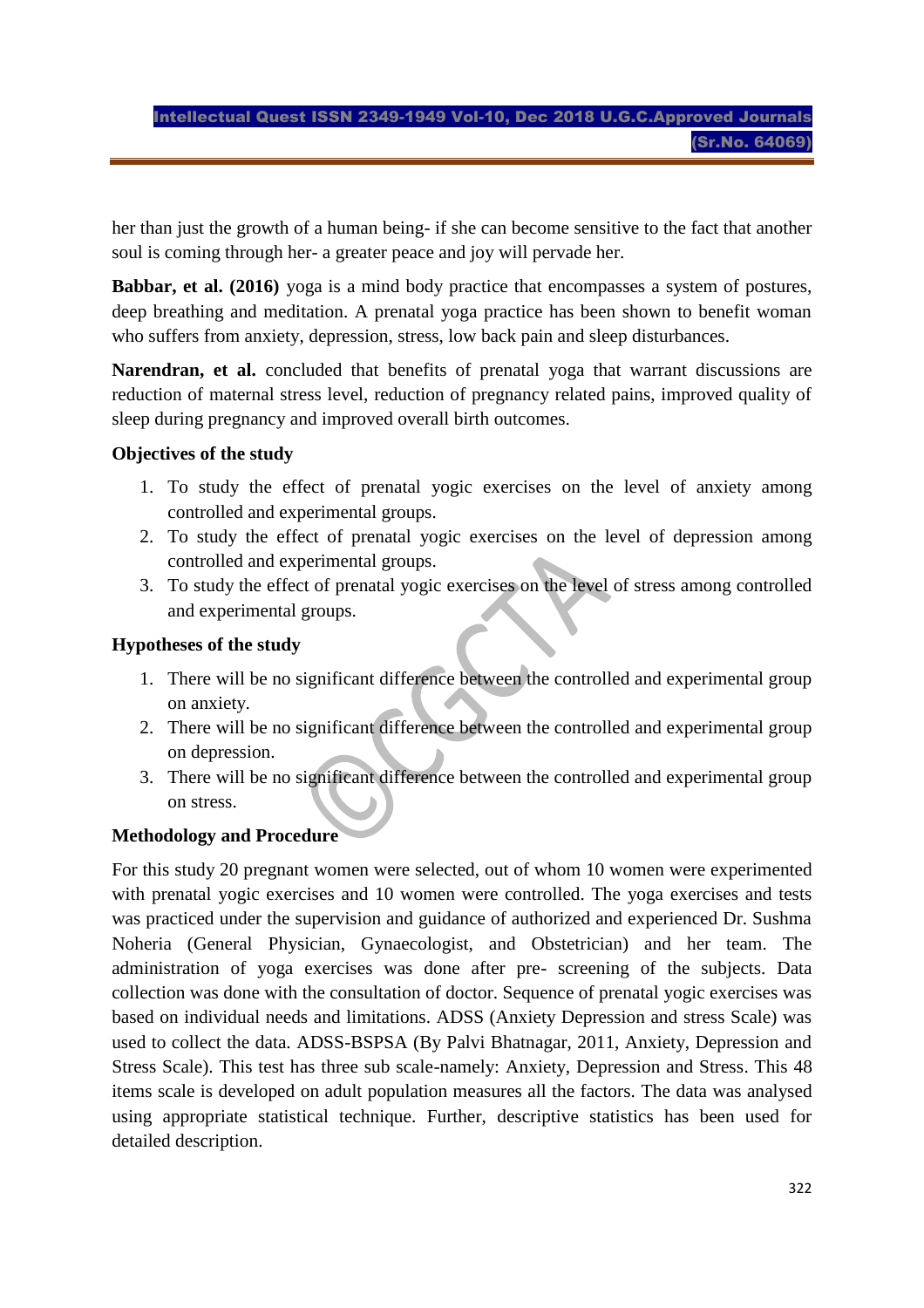#### **Results and Discussion**

The scoring of the sub-scale has been done. Further, Independent t-test was applied among controlled and experimental groups for the purpose of statistical interpretation to test the significance of difference between two means.

The following table (Table No.-1) showing difference between controlled and experimental groups on anxiety.

Table-1

| Groups       | N  | M.D  | S.M.D | S.D  | t-value |
|--------------|----|------|-------|------|---------|
| Controlled   | 10 | 6.90 | 46.90 | 5.21 |         |
| Experimental | 10 | 2.20 | 25.60 | 2.84 | 5.24    |

\*significant level at 0.05 (df=9)

Results summarised in table-1 indicates that the there is a significant difference between controlled and experimental groups. The t-value on the dimension of anxiety was 5.24. The p-value is  $0.000056$ , which shows that the result is significant at  $p<0.5$ . The controlled group has mean difference of 6.90, square mean difference of 46.90 and standard deviation of 5.21 as compared to 2.20, 25.60 and 2.84 of experimented group. Thus, controlled group has found to higher dimension of anxiety as compared to experimented group.

The following table (Table No.-2) showing difference between controlled and experimental groups on depression.

| <b>Groups</b>     | N  | M.D  | S.M.D | S.D  | t-value |
|-------------------|----|------|-------|------|---------|
| <b>Controlled</b> | 10 | 4.90 | 52.90 | 5.88 |         |
| Experimental      | 10 | 1.40 | 16.40 | 1.82 | 3.99    |

Table-2

\*significant level at 0.05 (df=9)

Results summarised in table-2 indicates that the there is a significant difference between controlled and experimental groups. The t-value on the dimension of depression was 3.99. The p-value is  $0.00861$ , which shows that the result is significant at p $\leq 0.5$ . The controlled group has mean difference of 4.9, square mean difference of 52.90 and standard deviation of 5.88 as compared to 1.40, 16.40 and 1.82 of experimented group. Thus, controlled group has found to higher dimension of depression as compared to experimented group.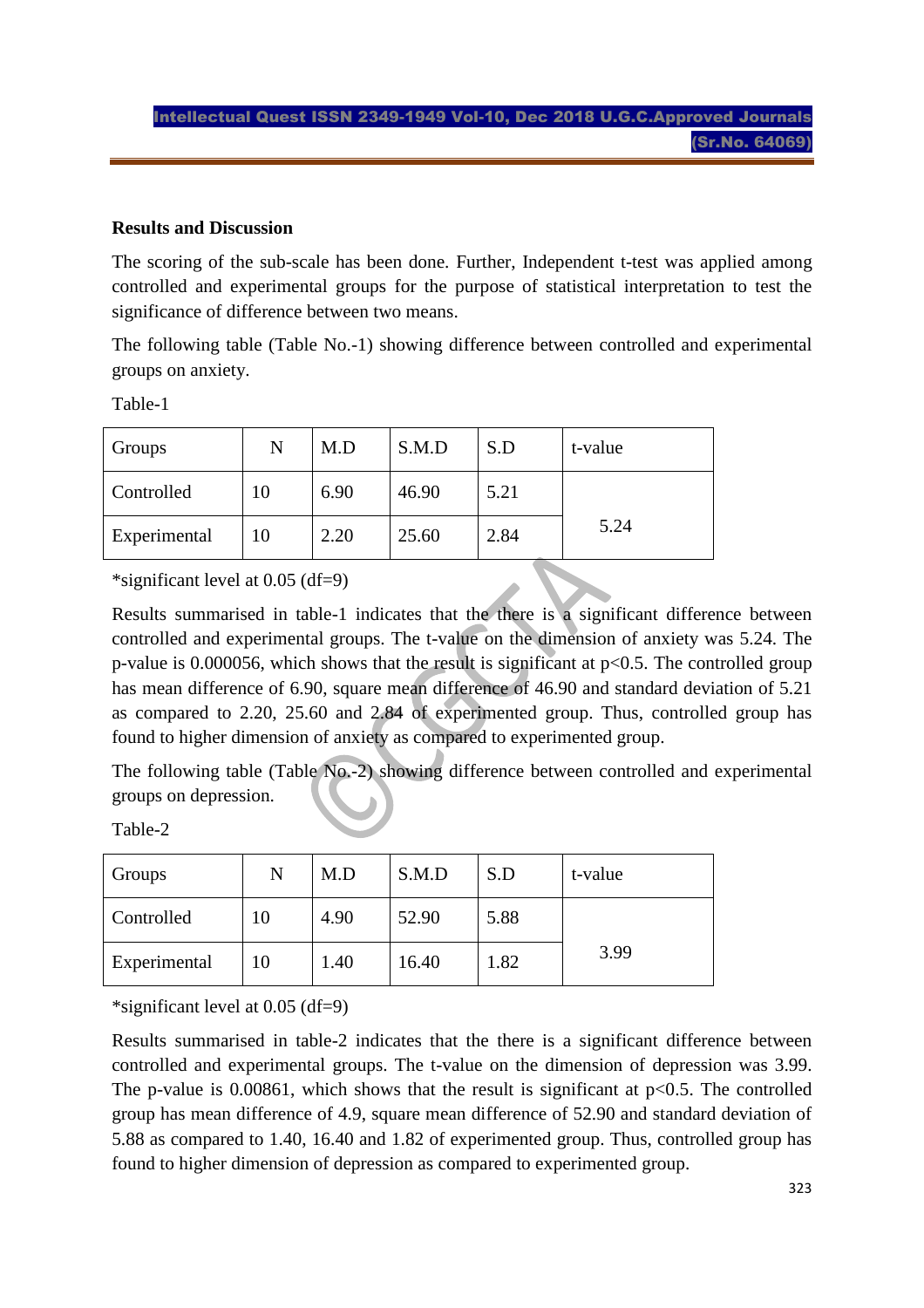The following table (Table No.-3) showing difference between controlled and experimental groups on stress.

Table-3

| Groups       | N  | M.D  | S.M.D | S.D  | t-value |
|--------------|----|------|-------|------|---------|
| Controlled   | 10 | 5.40 | 40.40 | 4.49 | 5.32    |
| Experimental | 10 | 1.20 | 15.60 | 1.73 |         |

\*significant level at 0.05 (df=9)

Results summarised in table-1 indicates that the there is a significant difference between controlled and experimental groups. The t-value on the dimension of stress was 5.32. The pvalue is 0.000046, which shows that the result is significant at  $p<0.5$ . The controlled group has mean difference of 5.40, square mean difference of 40.40 and standard deviation of 4.49 as compared to 1.20, 15.60 and 1.73 of experimented group. Thus, controlled group has found to higher dimension of depression as compared to experimented group.

#### **Conclusion and Recommendations**

On plausible explanation controlled group, found to have high level of anxiety, depression and stress as compared to he experimented group. Therefore, this study has come out with the findings that prenatal yoga exercises are beneficial for anxiety, depression and stress during pregnancy. Therefore, it is recommended to perform prenatal yoga exercises under proper supervision and guidance. However, more researches are needed to be done on diverse population to substantiate the same.

### **References**

- 1. Alderman, B. W. (1998). Maternal physical activity in pregnancy and infant size for gestational age. *Annual Epidemiol*;8, no. 8: 513-519.
- 2. Babbar, Shilpa & Shyken, Jaye. (2016). Yoga in pregnancy. *Clinical Obstetries and gynecology*. 59.10.1097/GRF. 0000000000000210.
- 3. Lasater H. (1978). A yogic approach to pregnancy and childhood*. Yoga Journal*, page-7, issue no. 18.
- *4.* Lazarus R., S., and Folkman S. (1984). Stress Appraisal and Coping, *New York, Springer.*
- 5. Mitchell, Field, Diego, Bendell, Newton, Pelaez. (2012). Yoga reduces prenatal depression symptoms. *Scientific research*. http: //dx. doi.org/ 10.4236 /psych.201 2.329118.